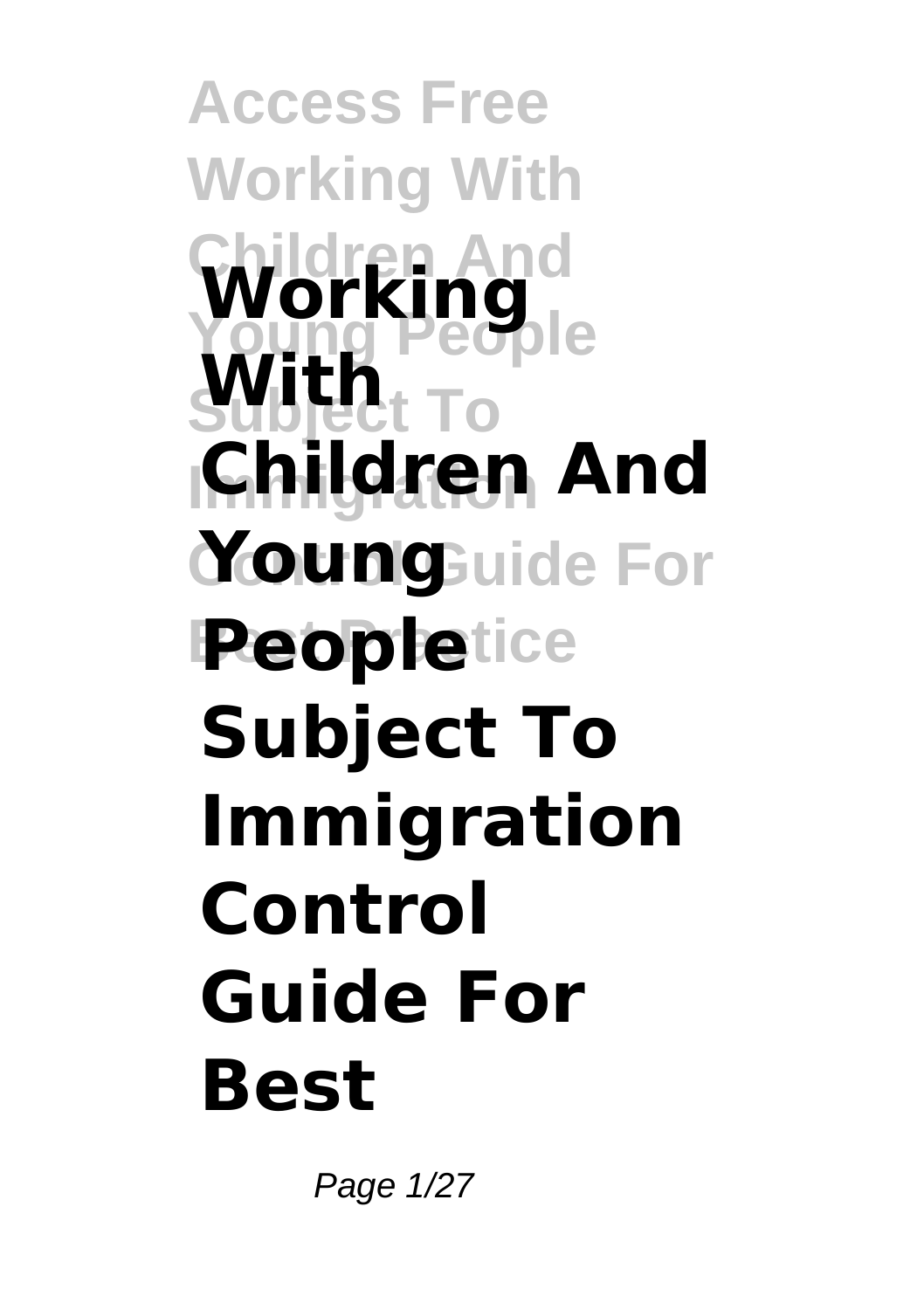**Access Free Working With Practice**<sup>d</sup> **Young People** This is likewise one of the factors by documents of this **working withde For Best Practice people subject to** obtaining the soft **children and young immigration control guide for best practice** by online. You might not require more epoch to spend to go to the books foundation as with

Page 2/27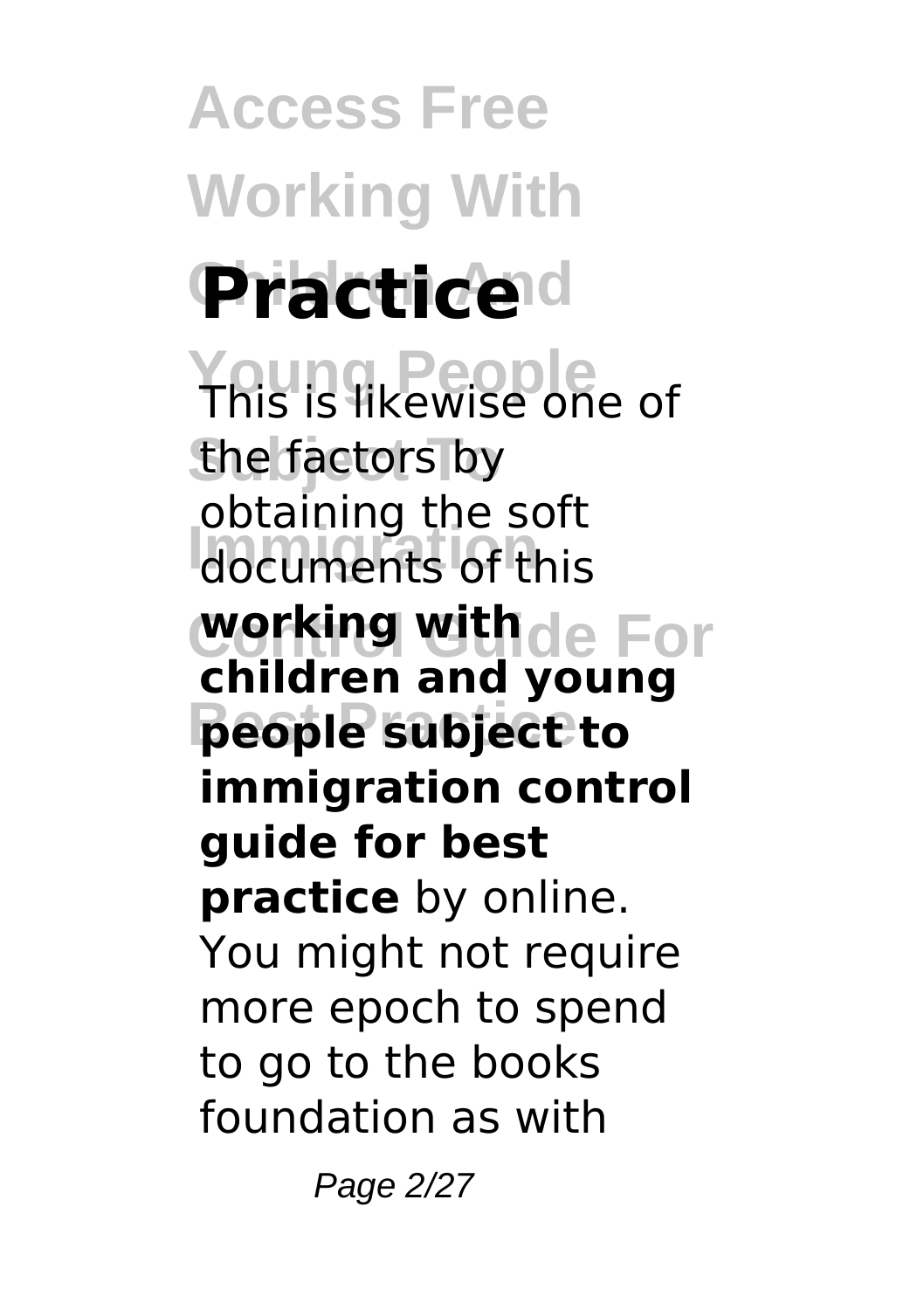**Access Free Working With Case as search for** them. In some cases, you likewise<br>accomplish not discover the broadcast working with children r and young people<br>subject to immigration you likewise and young people control guide for best practice that you are looking for. It will completely squander the time.

However below, with you visit this web page, it will be thus very easy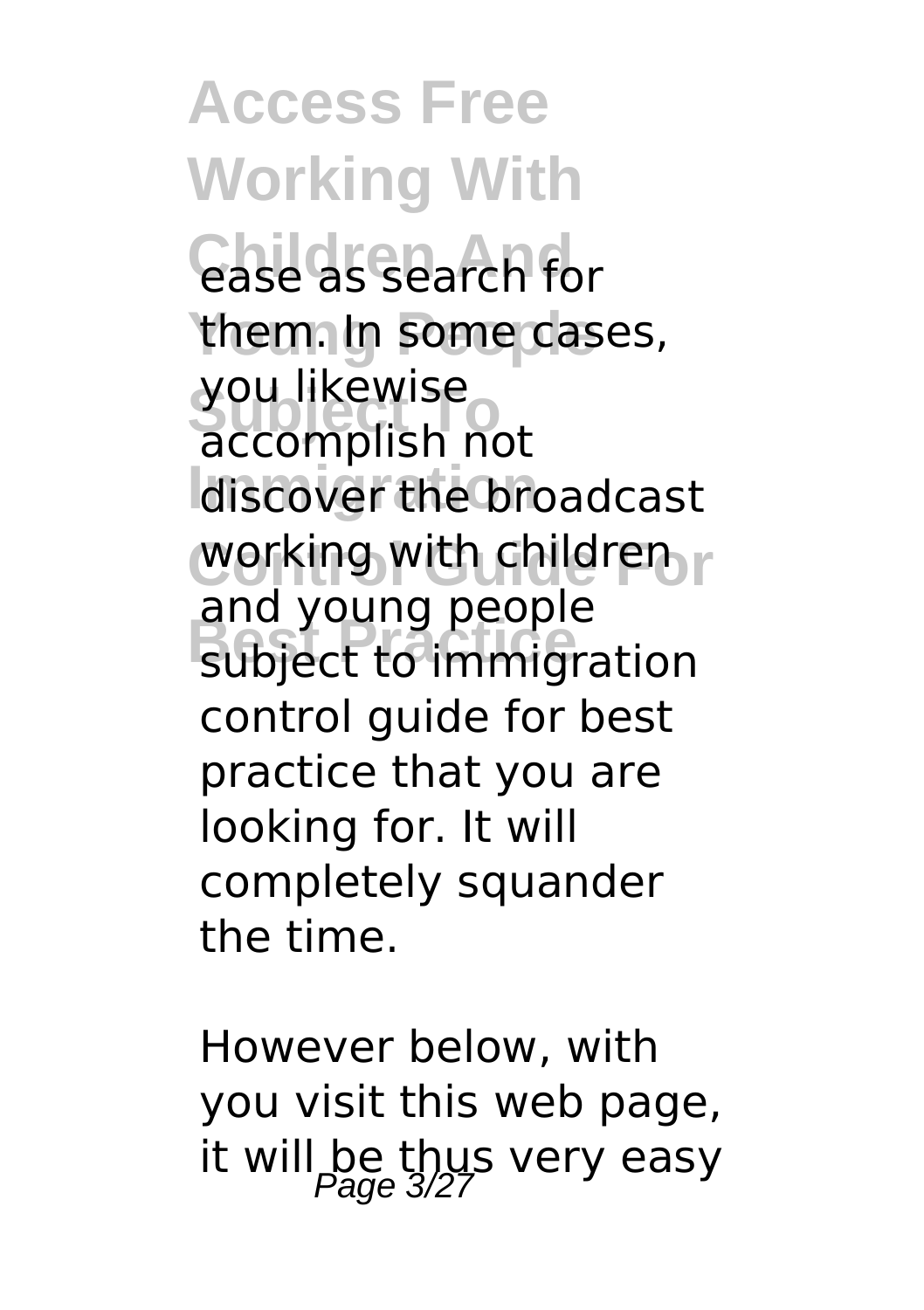# **Access Free Working With**

**Children And** to get as without difficulty as download **Tead working with**<br>children and young people subject to **immigration control or Best Practice** guide for best practice lead working with

It will not take on many become old as we accustom before. You can complete it even though produce an effect something else at home and even in your workplace. appropriately easy! So,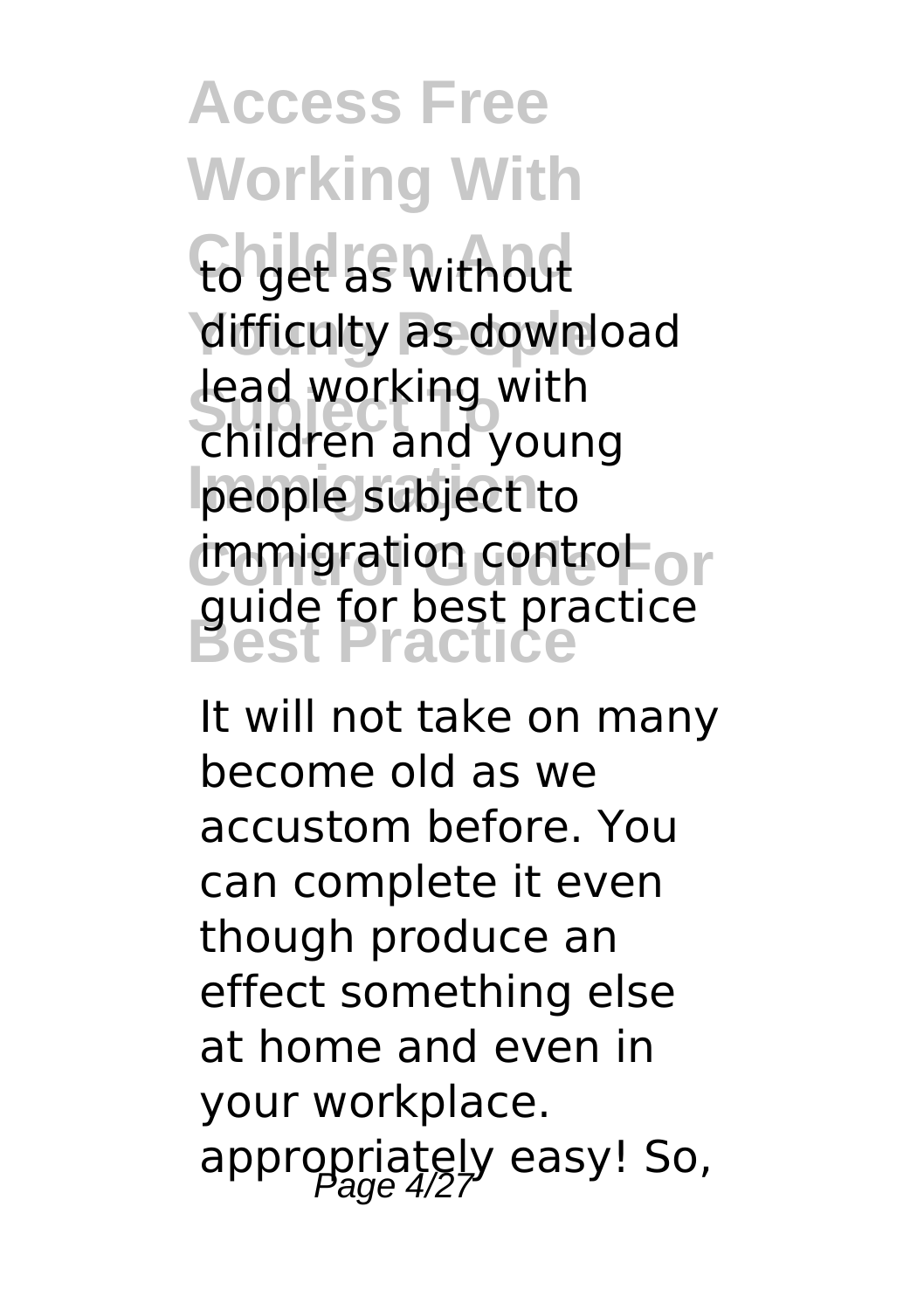**Access Free Working With** *Che you question?* Just exercise just what we **Subject To** under as capably as **Immigration** evaluation **working with children and <code>or</code> Bubject to** find the money for **young people immigration control guide for best practice** what you subsequently to read!

Kindle Buffet from Weberbooks.com is updated each day with the best of the best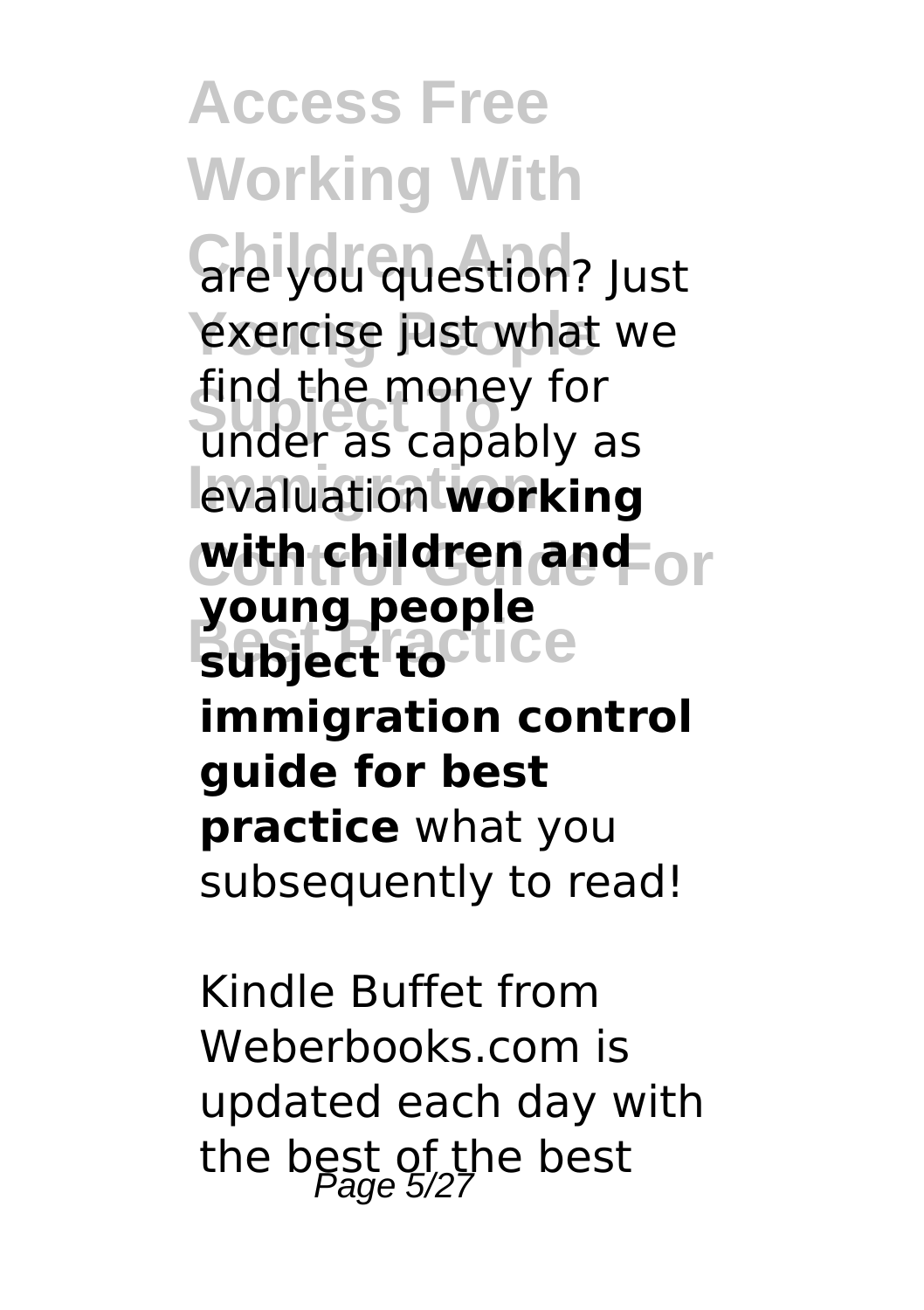**Access Free Working With free Kindle books** available from Amazon. **Subject To** free Kindle books **Imcludes a toph** recommendation with r then is followed by Each day's list of new an author profile and more free books that include the genre, title, author, and synopsis.

#### **Working With Children And Young**

This working paper from the National Scientific Council on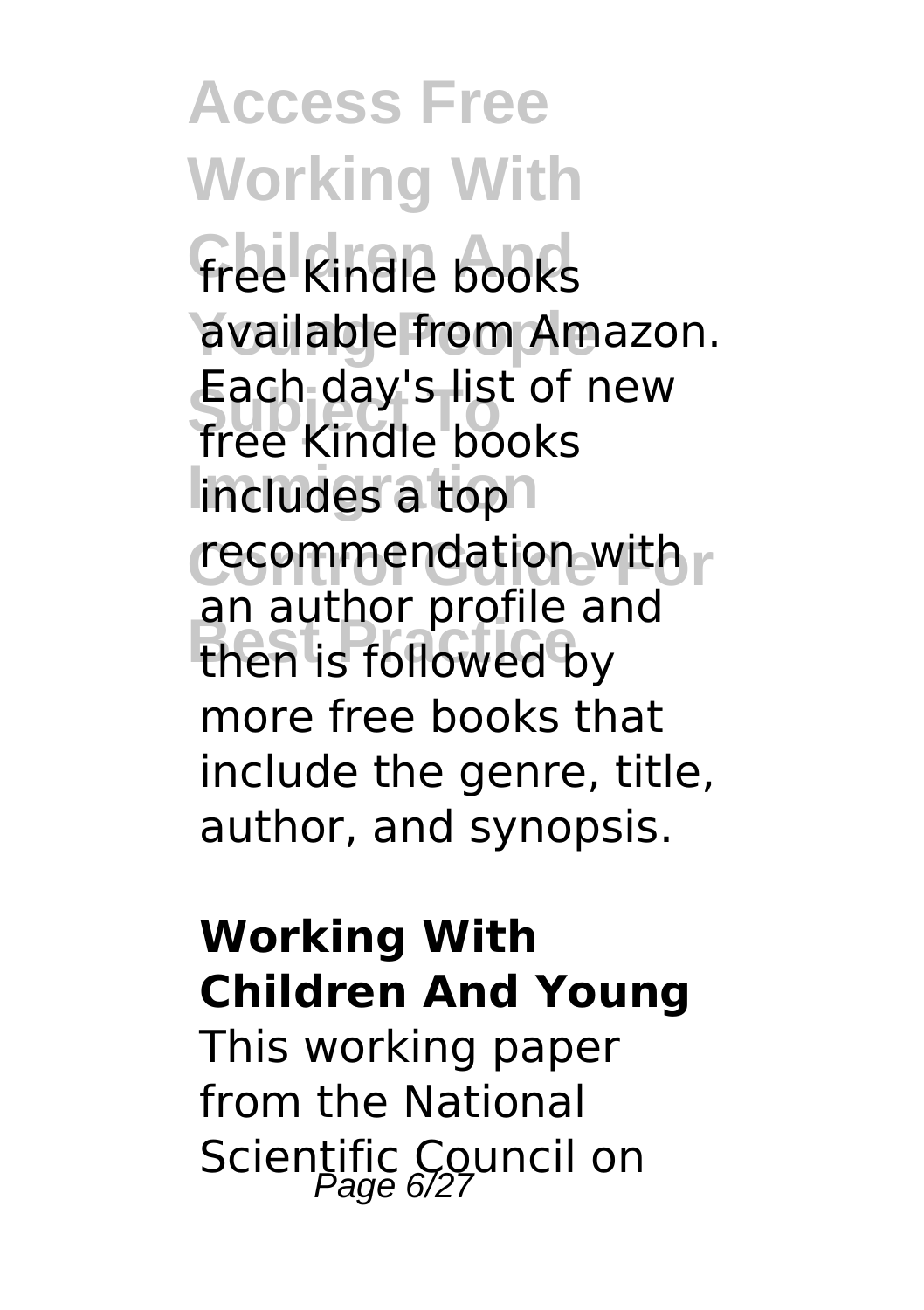**Access Free Working With** the Developing Child explains how these relationships shape ...<br>in the early childhood years. Suggested Citation: National<sub>e</sub> For **Best Rife Council on** relationships shape ... Scientific Council on (2004). Young Children Develop in an Environment of Relationships: Working Paper No. 1. Retrieved from www ...

**Young Children Develop in an**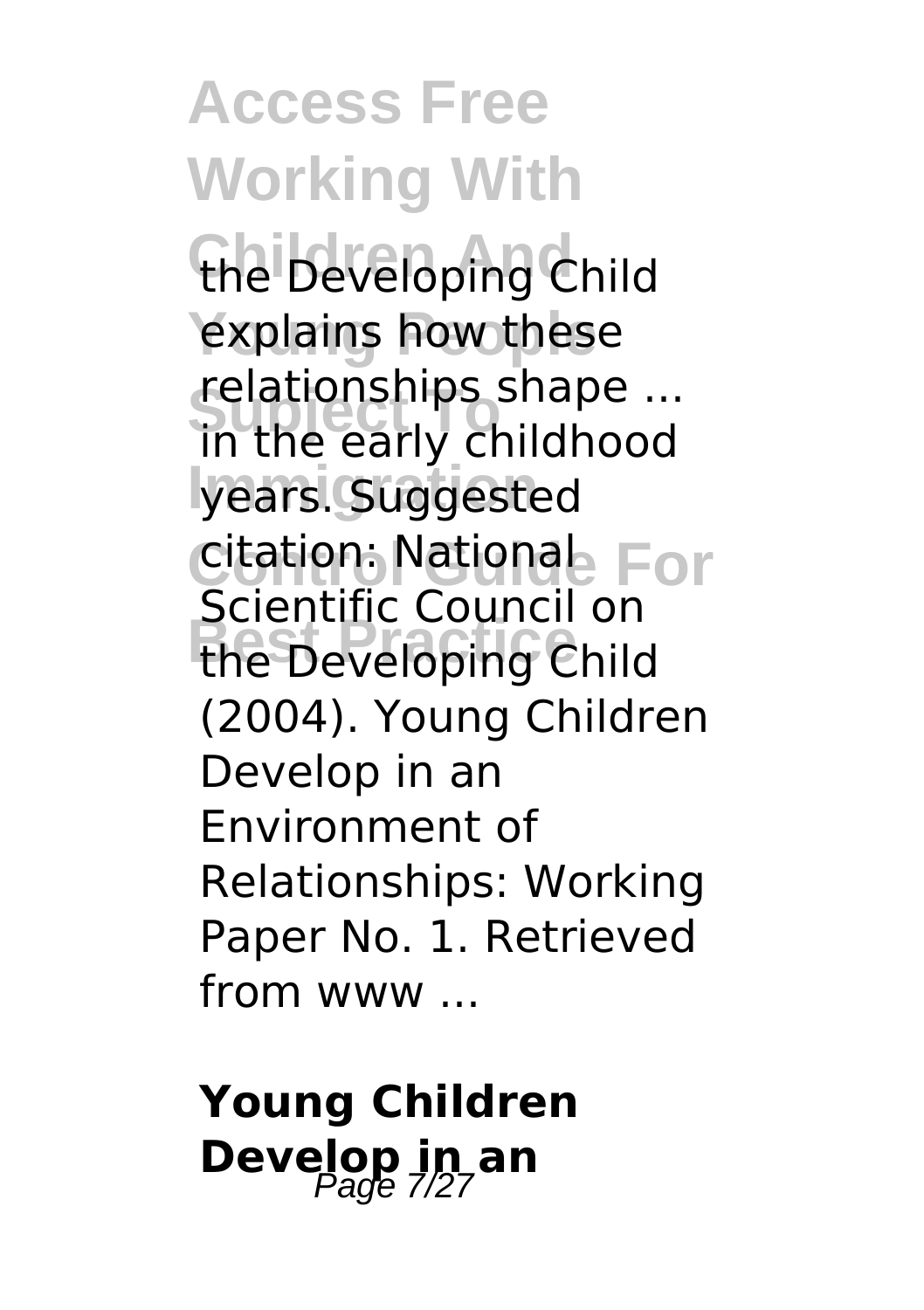**Access Free Working With Children And Environment of**  $\text{Relating}$ **Relationships Sowing Seeds: Traun**<br>Informed Practice for **Anyone Working with** Children and Young or Best Pream Press Sowing Seeds: Trauma People. from NES PRO . animation was developed by NHS Education for Scotland, in partnership with the Scottish Government. It is designed to be relevant to all workers within the Scottish workforce who work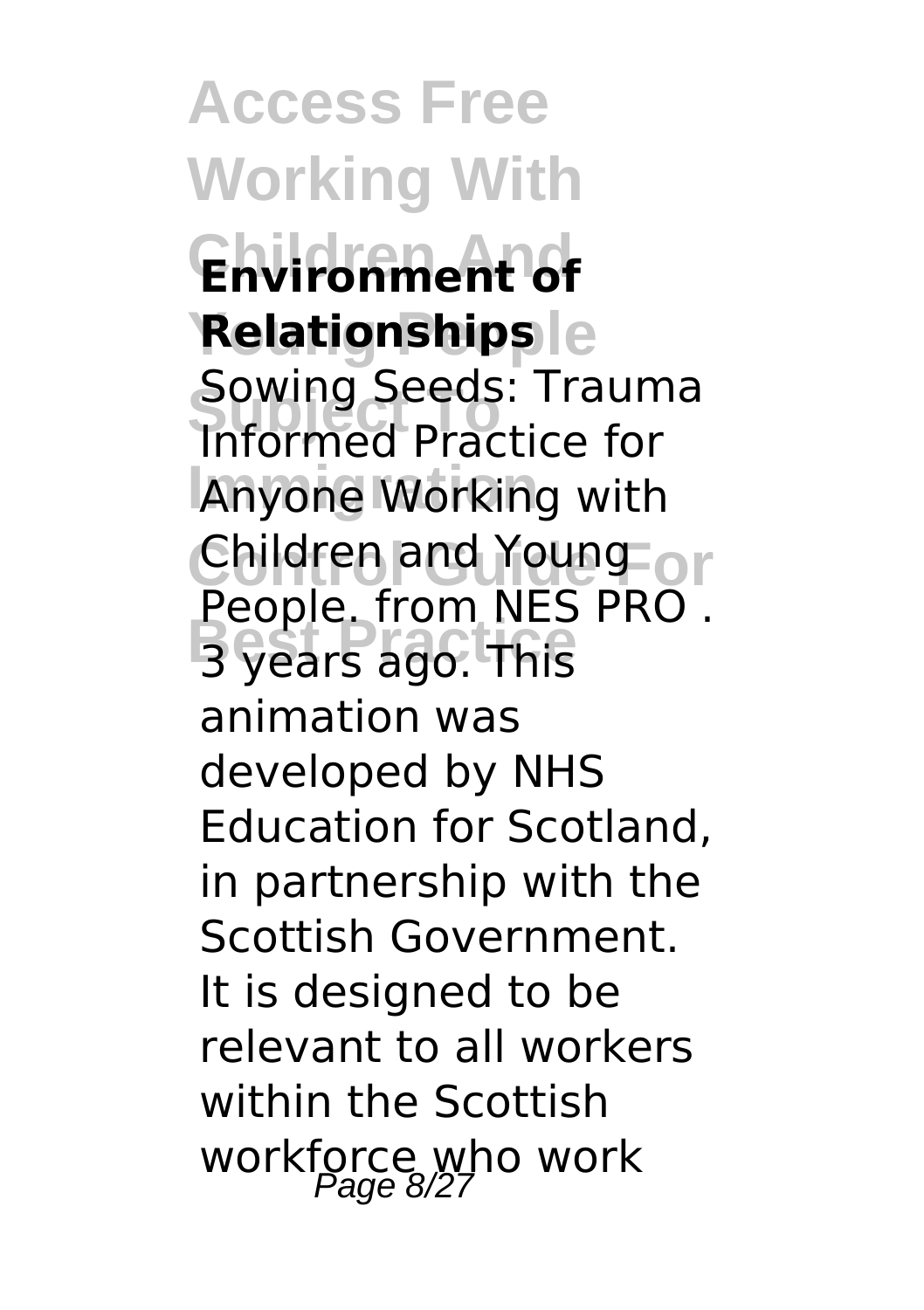**Access Free Working With Children And** with children and young people.ple **Subject To Sowing Seeds: Immigration Trauma Informed Practice for Anyone**r **Profiting** ... **Working ...** children as if they were your own. They aren't your flesh and blood, but you love them just the same. And though you may or not be a parent yourself, you become a 'mommy' and a 'daddy' to so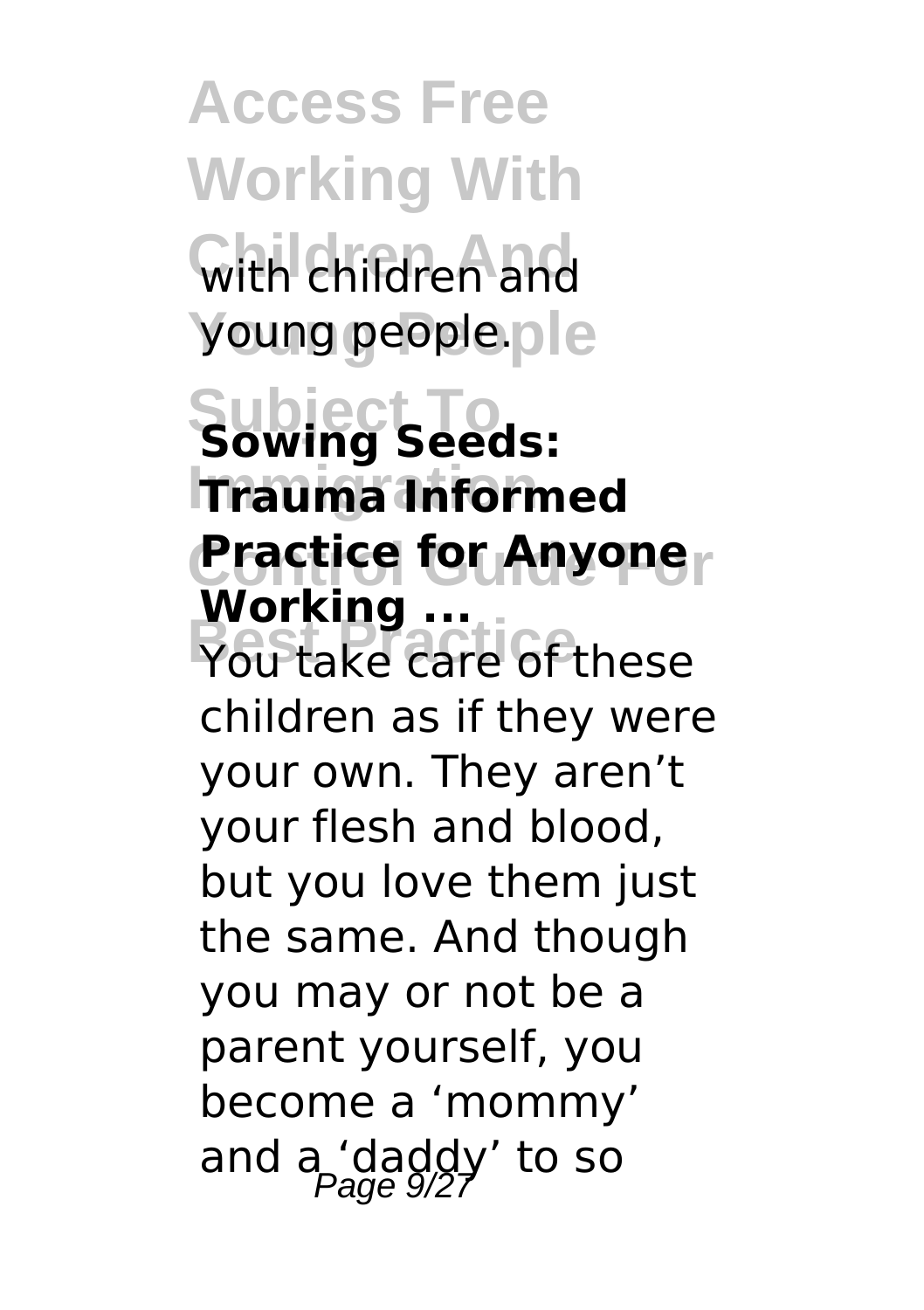## **Access Free Working With many little ones. 6. You** celebrate the little things every single<br>day **Immigration** day.

#### **C<sub>o</sub>** Reasons Why For **Children Is The Most Working With Young**

**...**

Guidance on responding to incidents and safeguarding children and young people From: Department for Digital, Culture, Media & Sport and UK Council for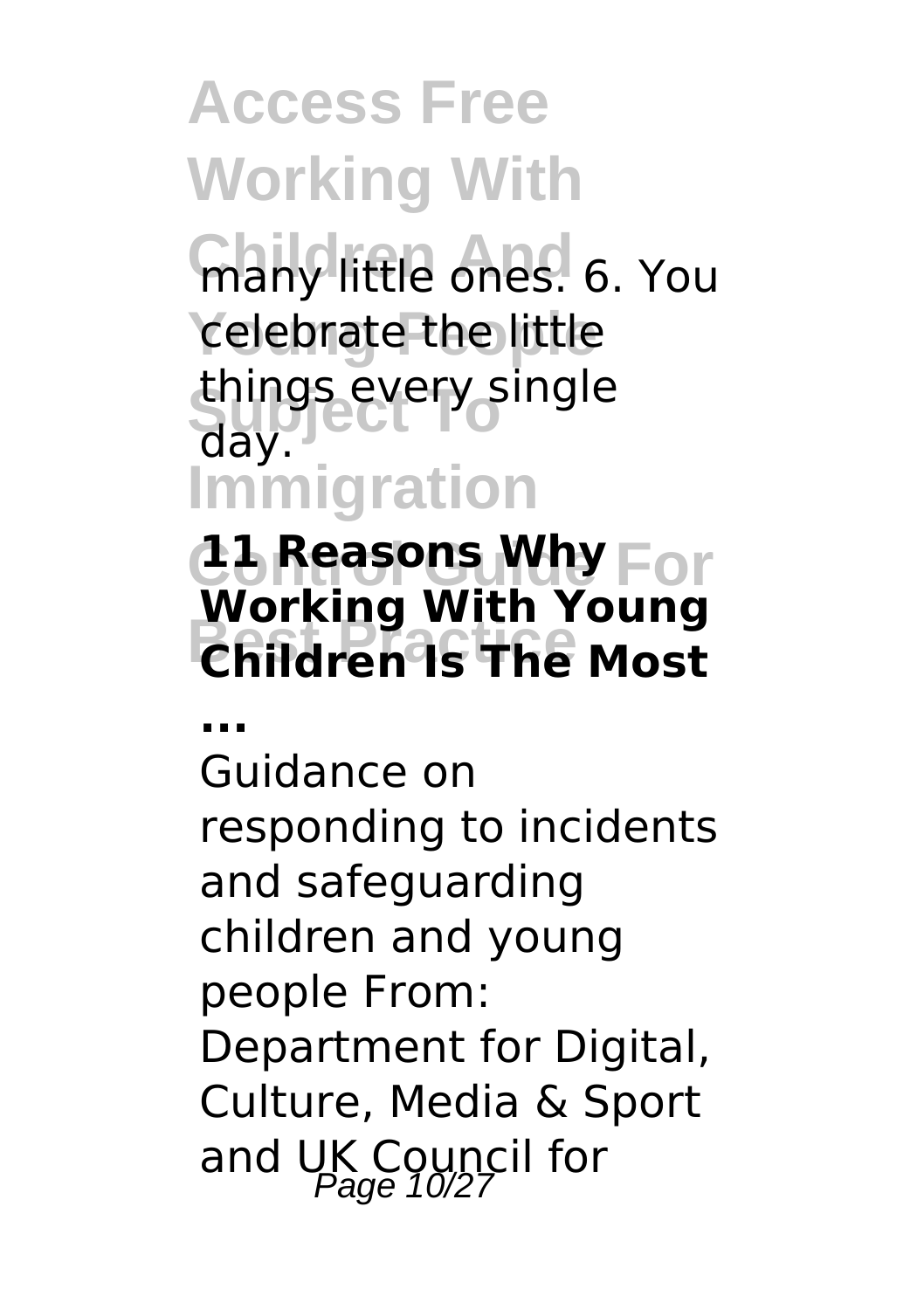**Access Free Working With Children** Children And **Young People Subject To semi-nudes: advice Immigration for ... - GOV.UK** Children First National<sub>r</sub> **Bulgarice** butility **Sharing nudes and** Guidance outlines that working with children and young people to create a culture of safety that promotes the welfare of children and young people availing of their services. This responsibility includes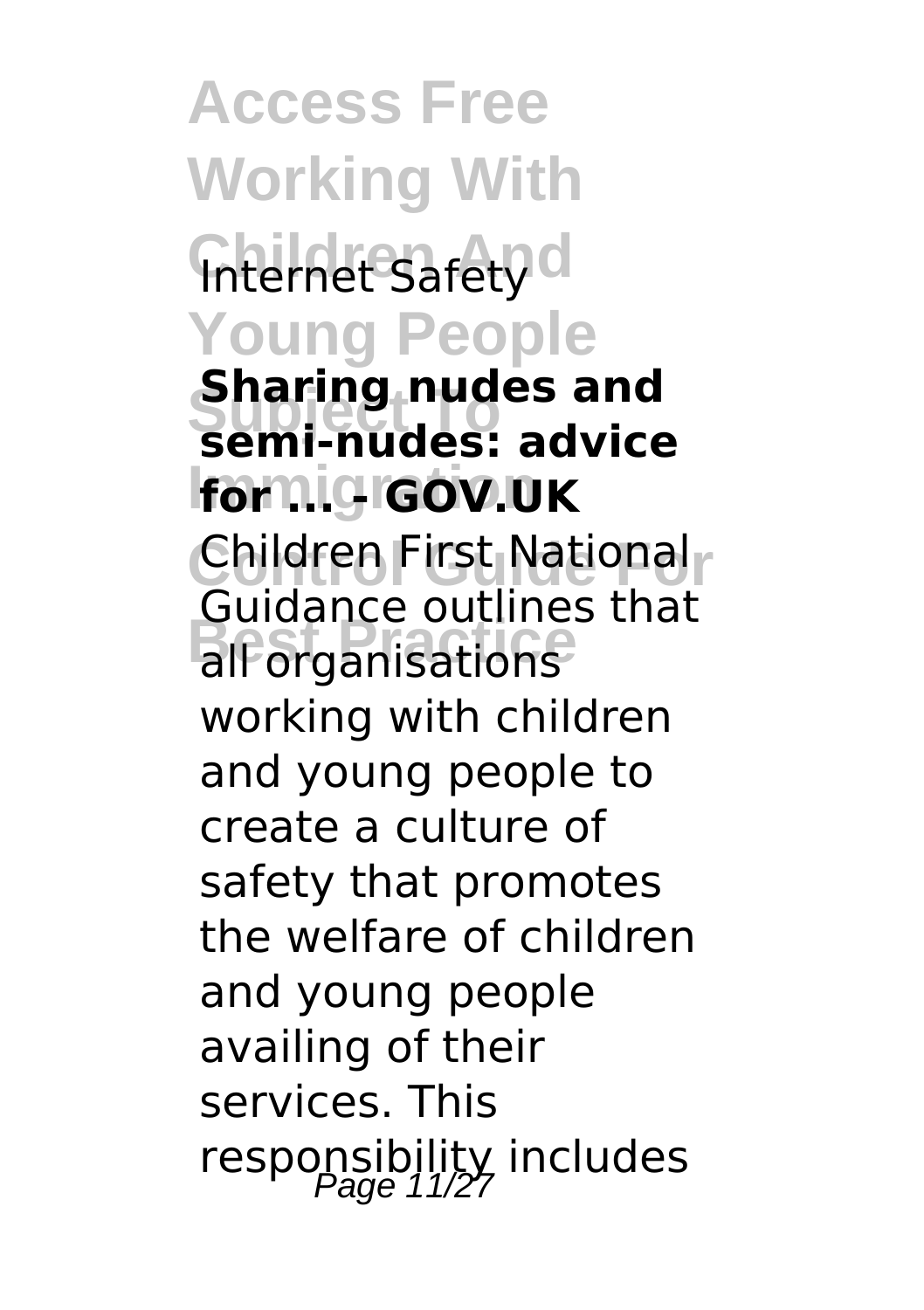# **Access Free Working With**

**Keeping children safe** from harm online. Most of these organisations<br>will provide 'relevant ... **Immigration** of these organisations

**Crannisations**le For **Best Practice children and young working with peopleTusla ...**

3 - Observing Children: A Tool for Assessment Pretest E-Flash Cards Matching Activity Vocabulary Game Posttest Recall and Review Questions; 4 - Child Development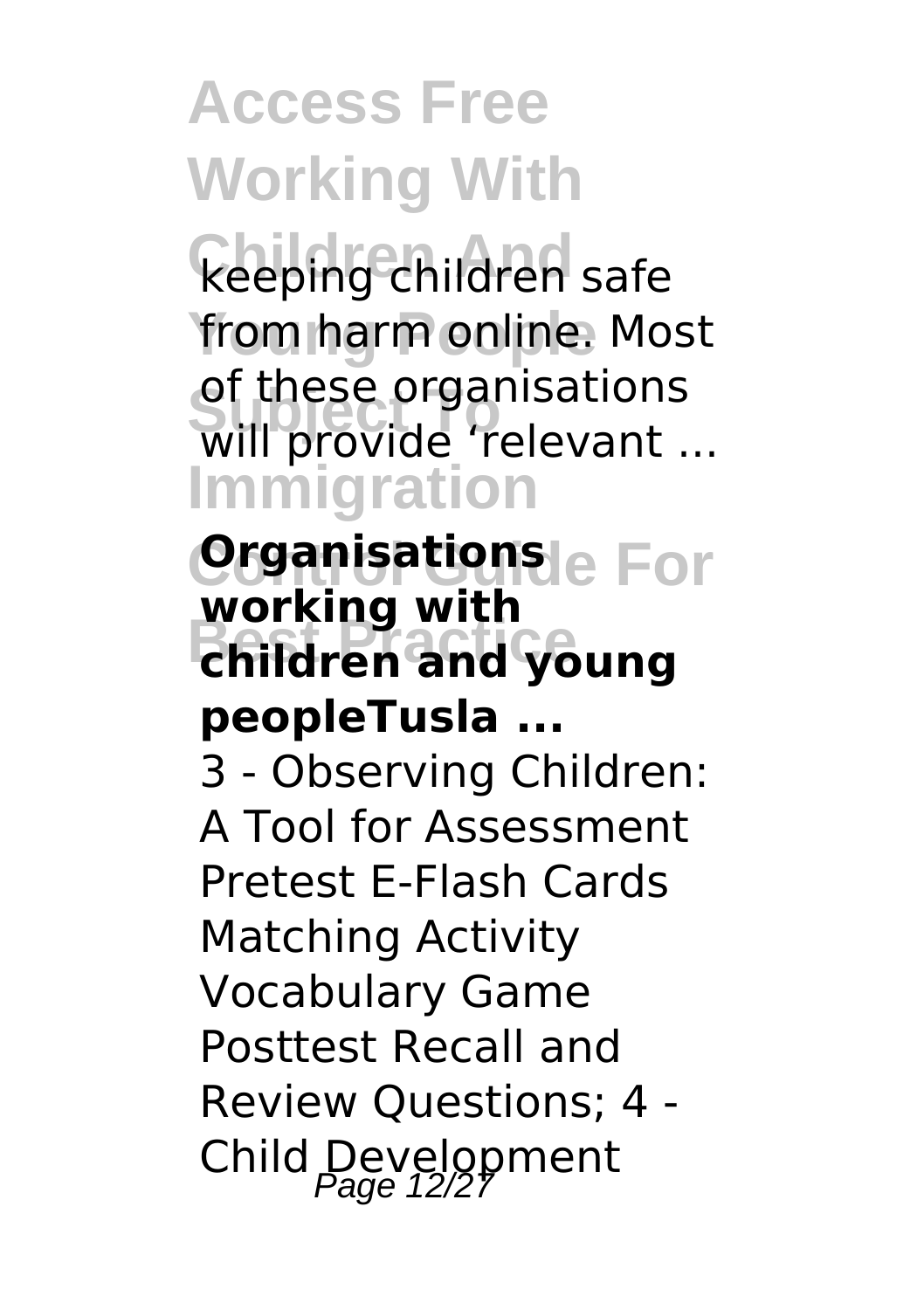**Access Free Working With Principles and Theories** Pretest E-Flash Cards **Matching Activity**<br>Vocabulary Game **Posttest Recall and Review Questions; 5 or Best Prom Birth to Age Two** Matching Activity Understanding Children Pretest E-Flash Cards

**Working with Young Children | Student Site - G-W Learning** The Working with Children Check is a screening process for assessing or re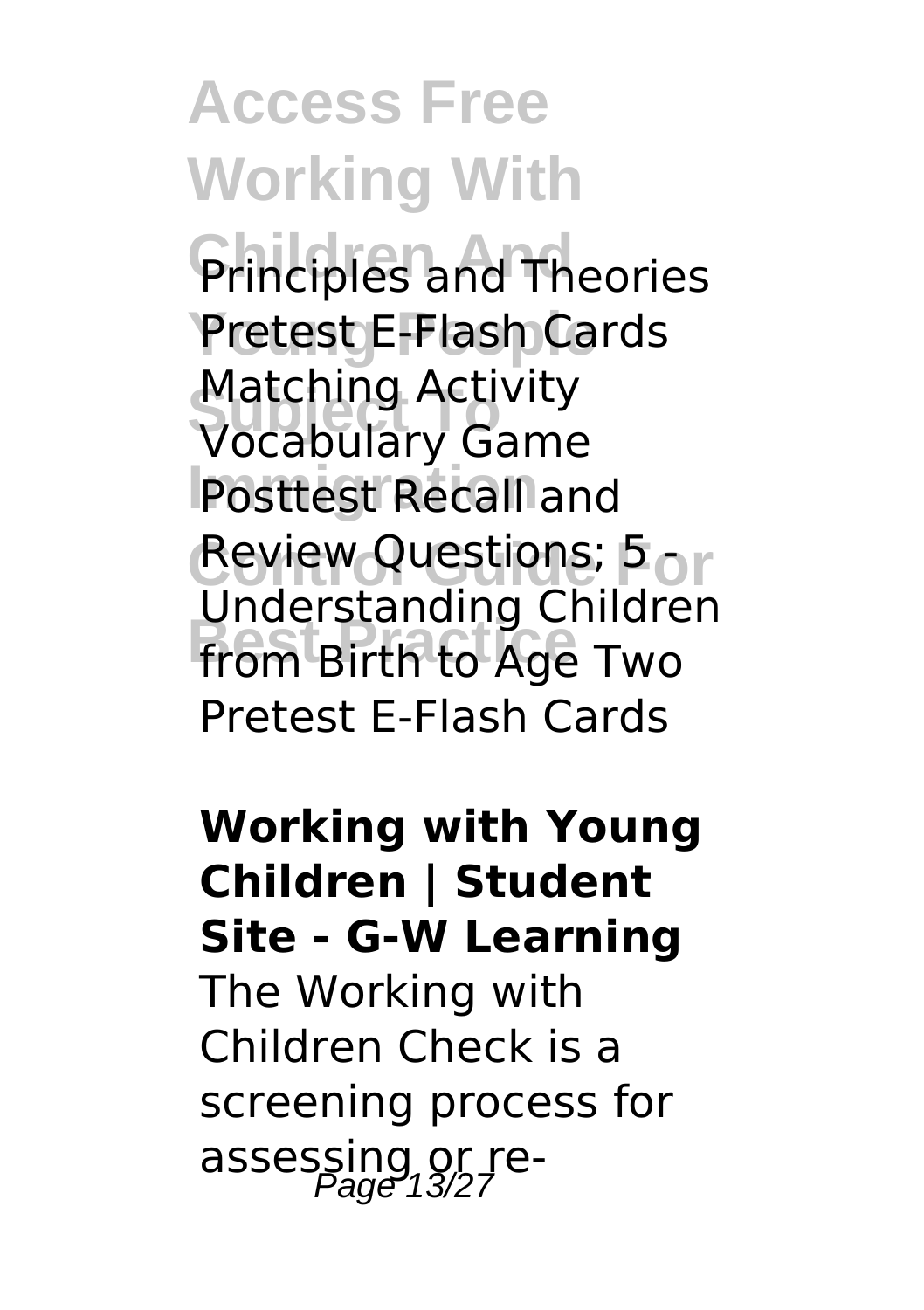**Access Free Working With assessing people who** work with or care for **Subject To** take a detailed look at **Immigration** the criminal history **Contrelevantuide For Best Practice** findings of applicants children in Victoria. We professional conduct to ensure we're assisting to protect children from sexual or physical harm.

### **Home | Working with Children**

Young children from newcomer families are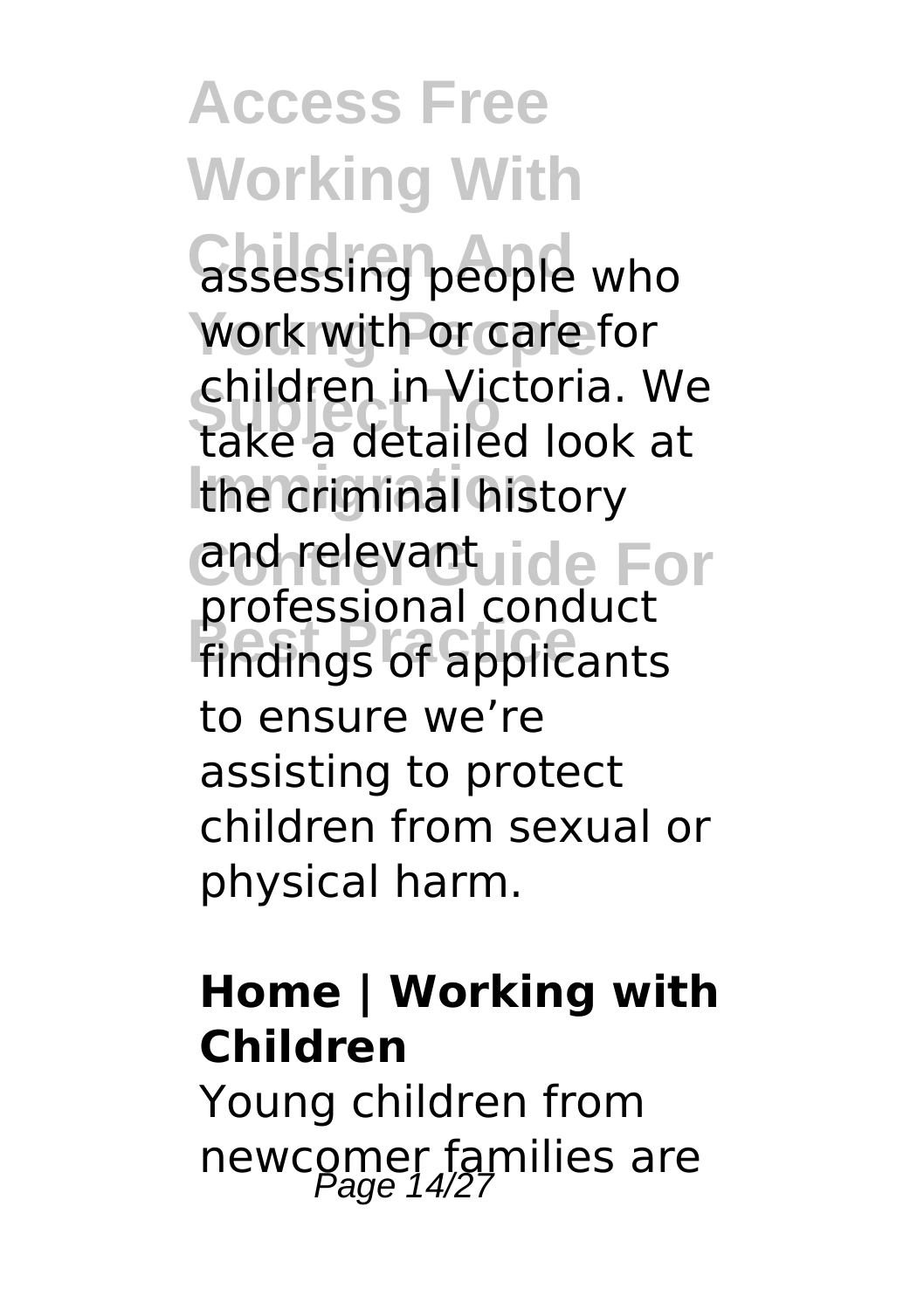## **Access Free Working With Children** Situation than their parents **Subject To** languages are still developing when they **Control Guide For** begin to learn English, **Best Practice** continue learning their because their first and opportunities to first language are often limited. Young children from newcomer families are at risk for first language attrition. This means that ...

## **Working with Young English Language**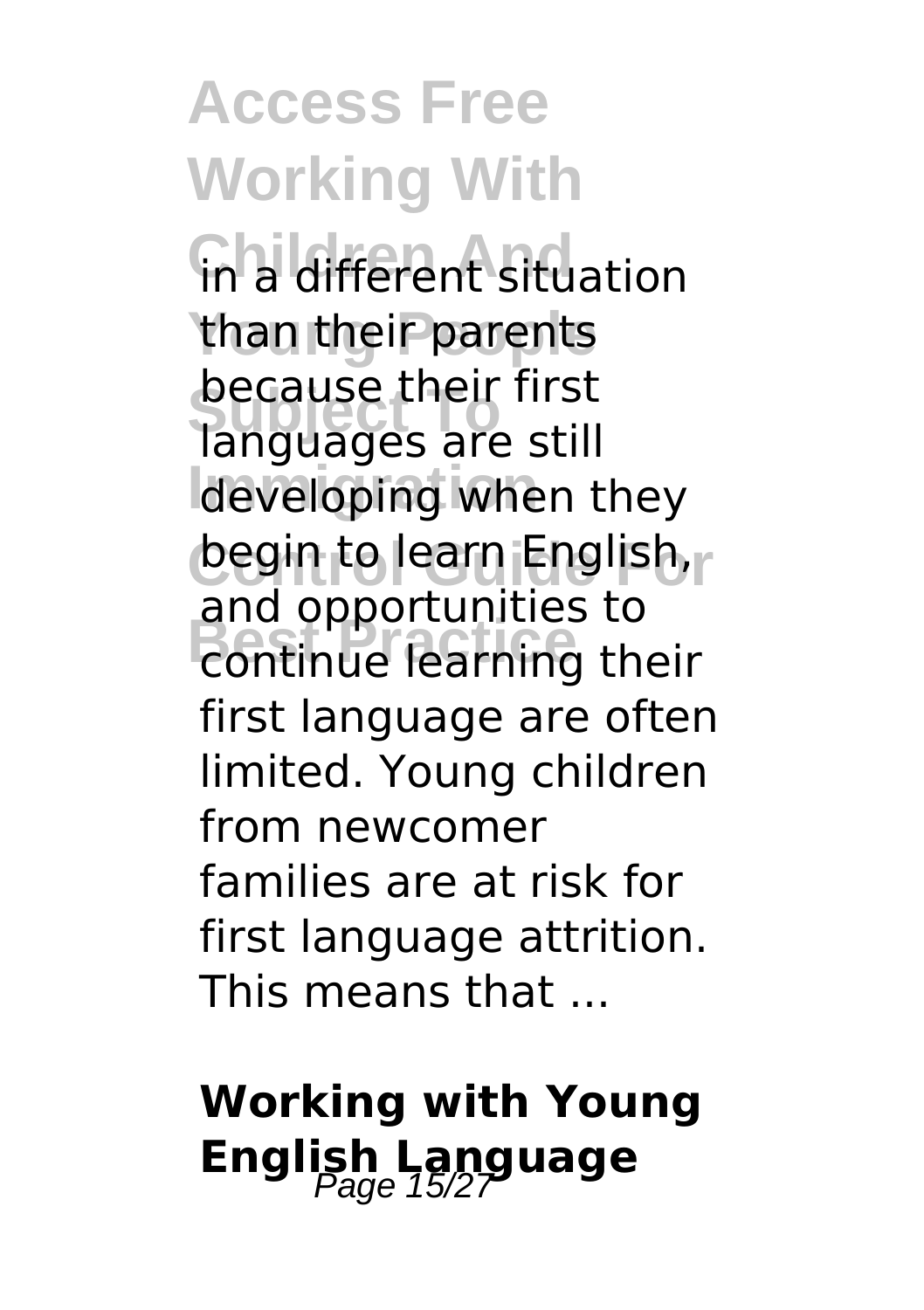**Access Free Working With Children And Learners - Alberta Problem Sexual**le consistently to<br>incidents of problem sexual behaviour involving children and **Best Propic Cinnais** consistently to young people Children Responding to Abuse A child protection training course in South Australia for staff working in education and . and Neglect Education care settings focusing on their role in responding to child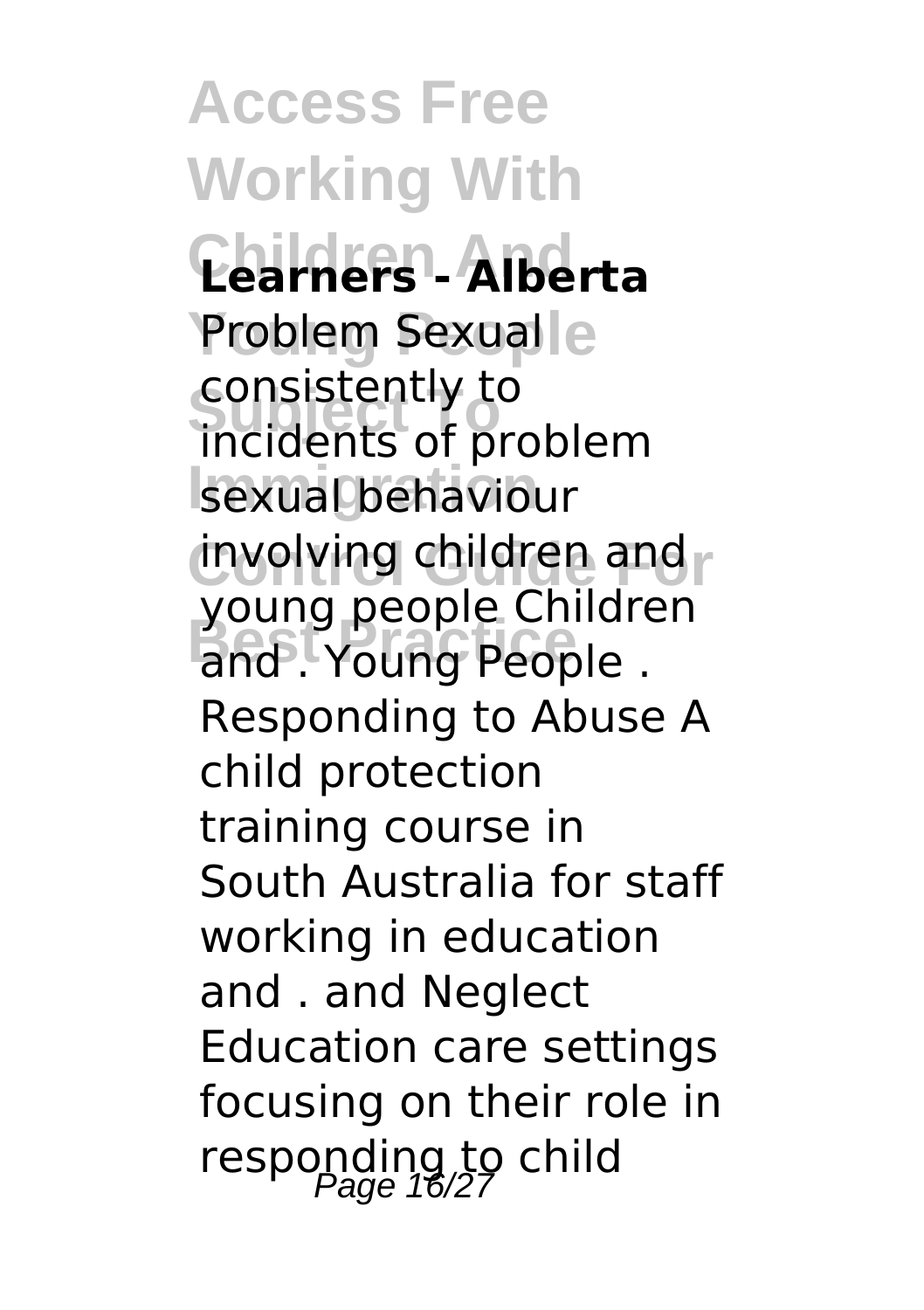**Access Free Working With Gbuse and neglect ... Young People Frotective pract**<br>**for staff in their Interactions with ... Cersistent Eear and For Prixtery Carl After Protective practices** Anxiety Can Affect Learning and Development . 1. ensuring that young children have safe, secure environments in which to grow, learn. and develop healthy brains and bodies is not only good for the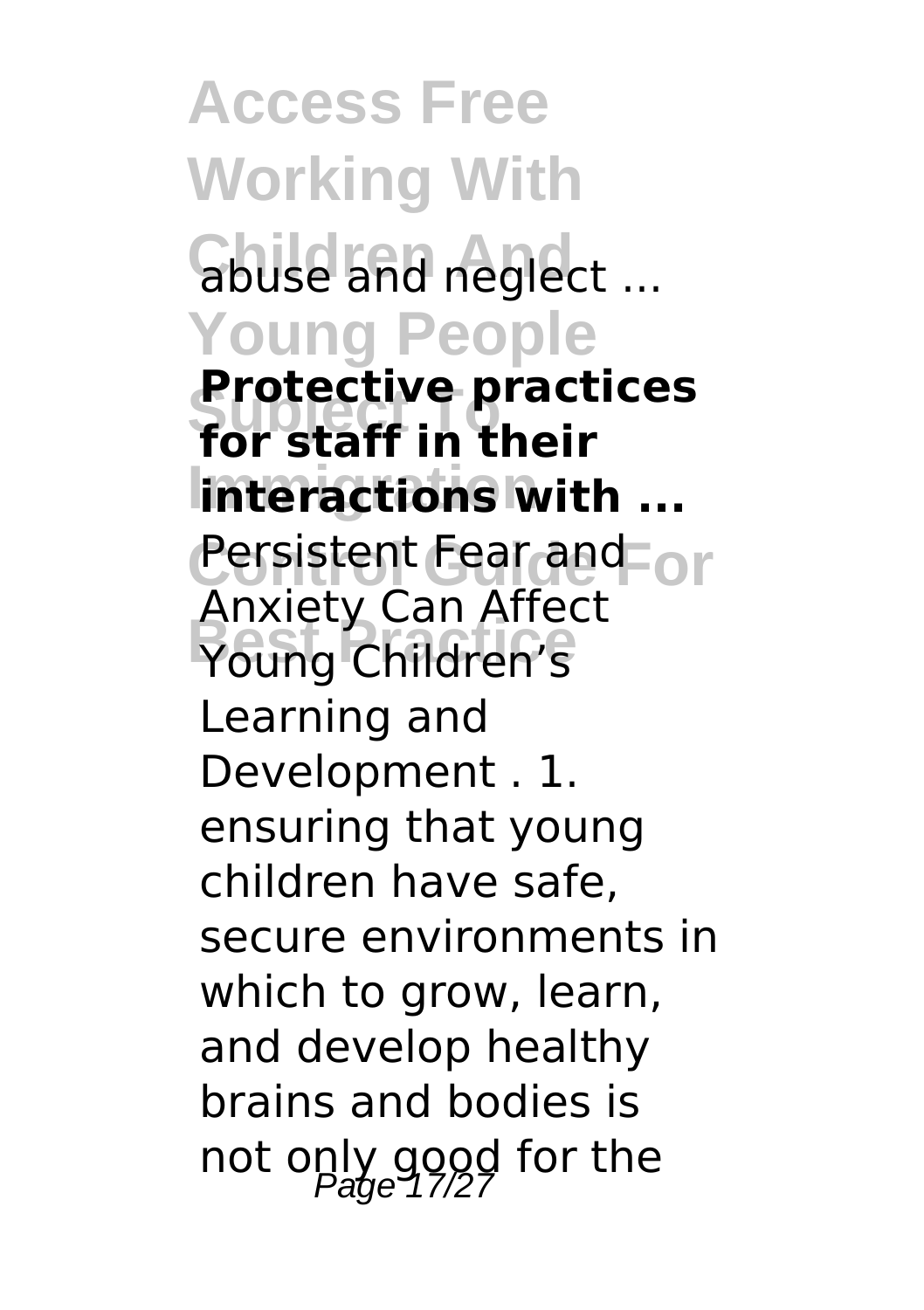**Access Free Working With Children themselves** but also builds a strong **Toundation for a**<br>thriving, prosperous **Isociety**ration **Control Guide For Best Can Affect** foundation for a **Persistent Fear and Young Children's ...** Working with children offers the potential to find exactly that, especially if you love kids. And there are plenty of possibilities. When it comes to careers involying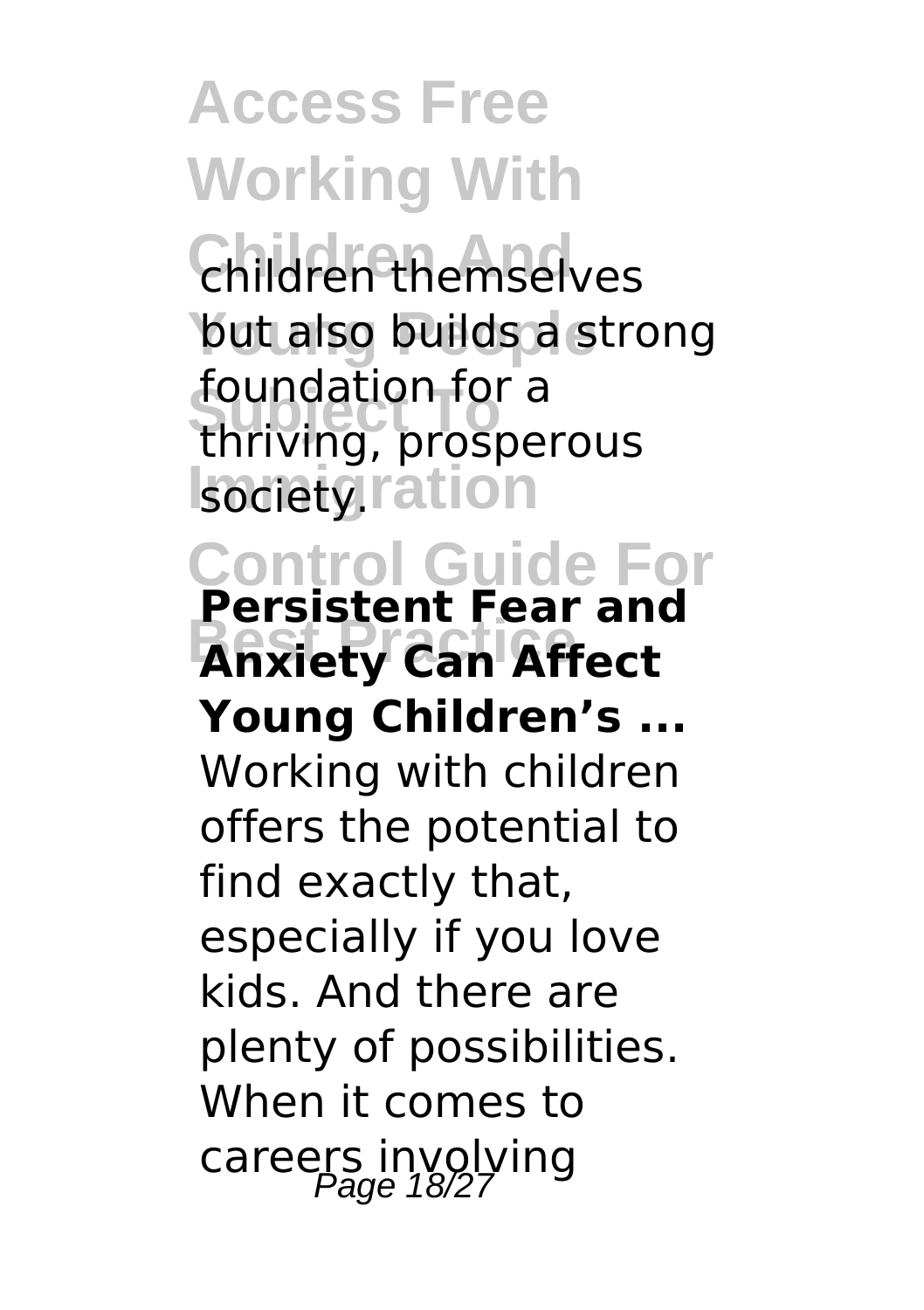# **Access Free Working With**

**Children**, the variety is wider than ever. After **Subject To** was already home to **Immigration** 73.4 million young people under 18. And r by 2050, that number<br>could **BEST** all, in 2018, America could ...

**Jobs Working With Children - 25 Careers With Kids** NSW Advocate for Children and Young People. Ground Floor, 219-241 Cleveland Street, Strawberry Hills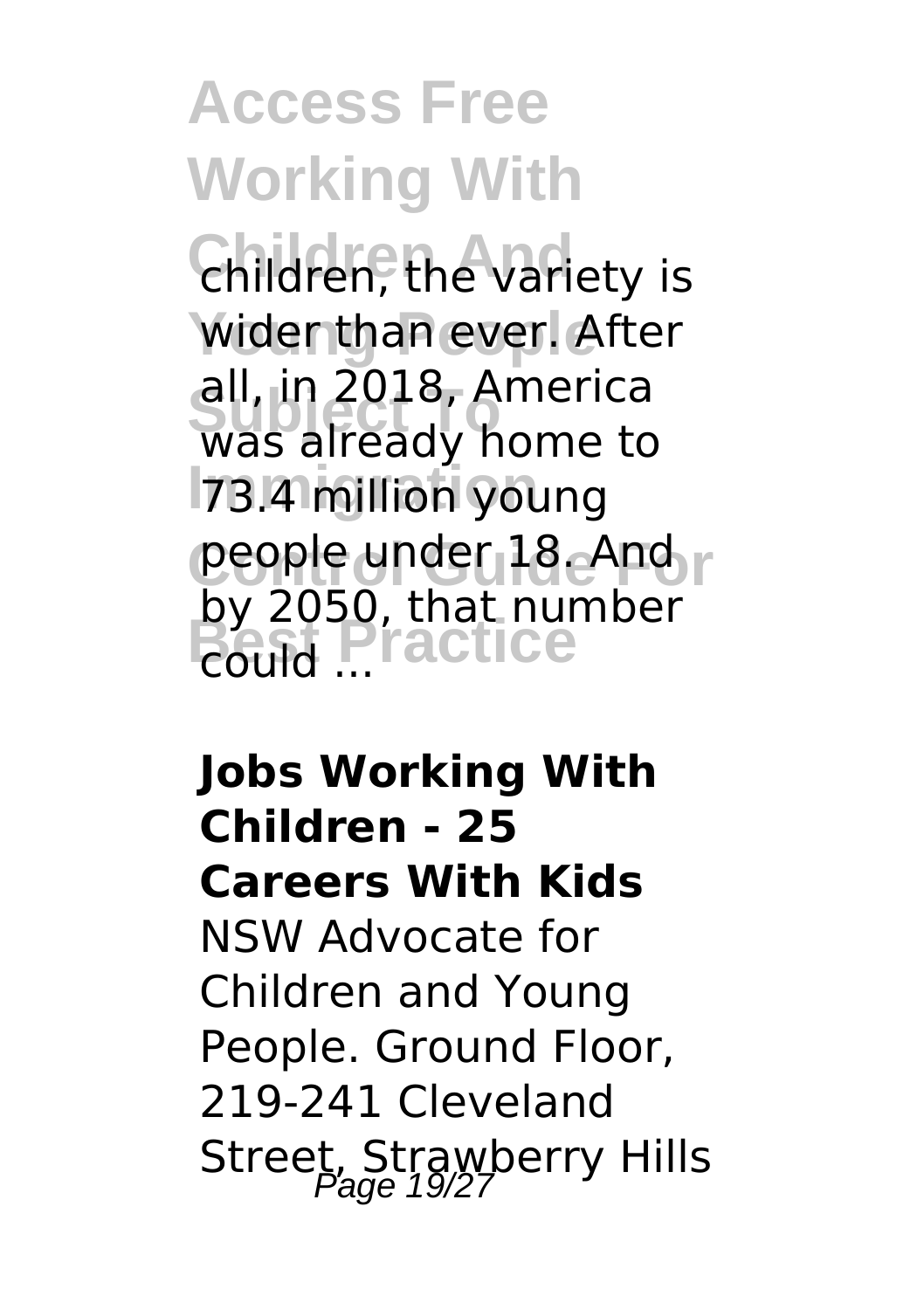**Access Free Working With NSW 2012 . The** Advocate for Children and roung People is<br>under the DCJ ABN 36 **Immigration** 433 875 185. Media. P: **Control Guide For** 02 9248 0979 or 0439 **best Practice**<br> **best** Press, pp.nsw.gov.au and Young People is 346 249. E: media@ac

### **ACYP | Advocate for Children and Young People**

The Working with Children Check (WWCC) is a requirement for anyone in paid or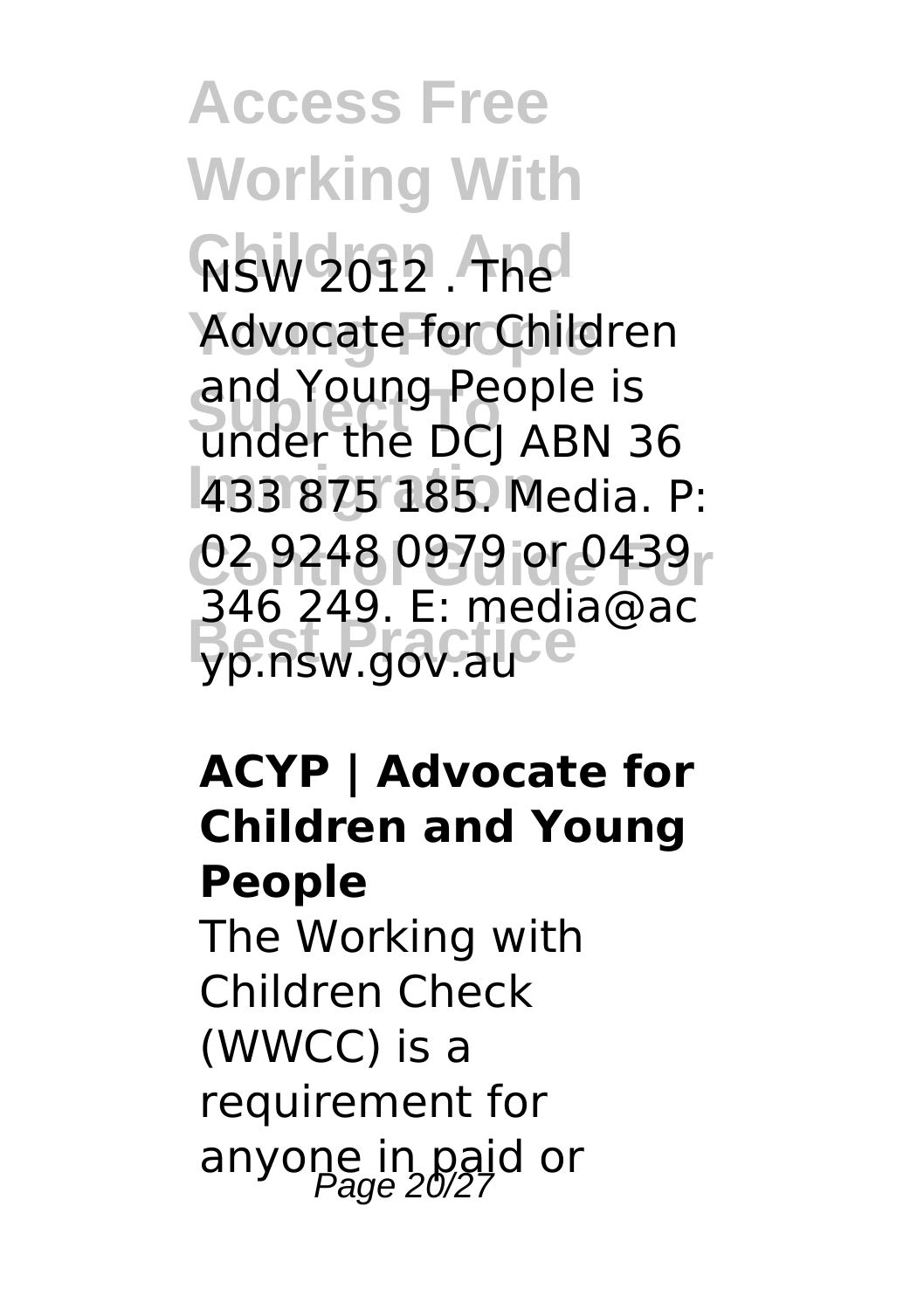**Access Free Working With Colunteer** child-related work in NSW. ple **Subject To** organisations must **Immigration** verify the WWCC details of anyone they **Best Practice**<br>
work. The Check lasts Employers and engage in child-related for 5 years and undergoes continuous monitoring, even if the Check holder moves jobs.

**Working with Children Check | Office of the**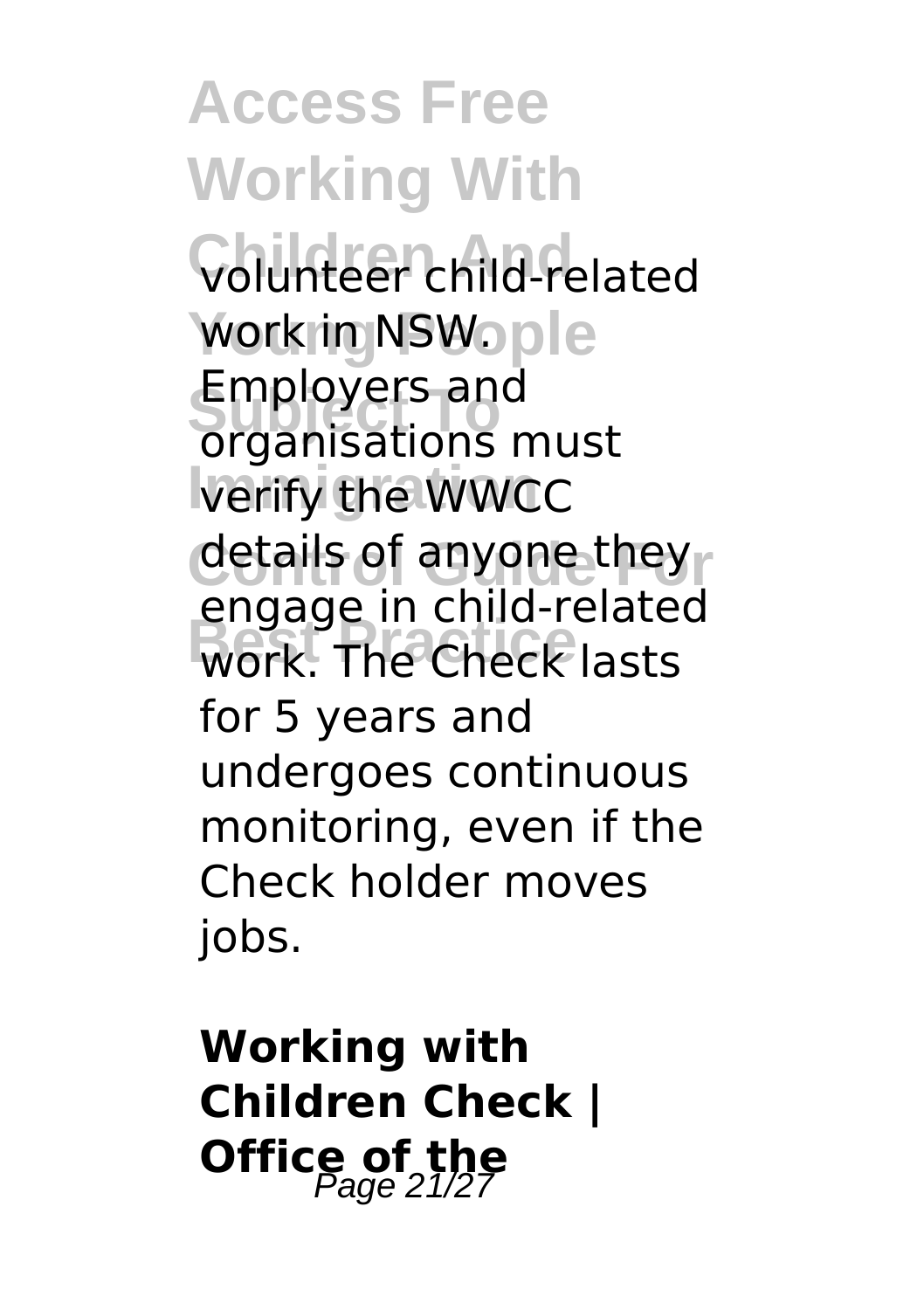**Access Free Working With Children And Children's ...** The requirement to **Subject Topical Topics**<br>Children Check where **Immigration** a person wants to **Control Guide For** engage in child-related **Best Process**<br>to obtain the Working obtain a Working with work and the process with Children Check is established by the Worker Screening Act 2020 ( 'the Act') which came into force on 1 February 2021 and repealed the Working with Children Act 2005. The Act is one of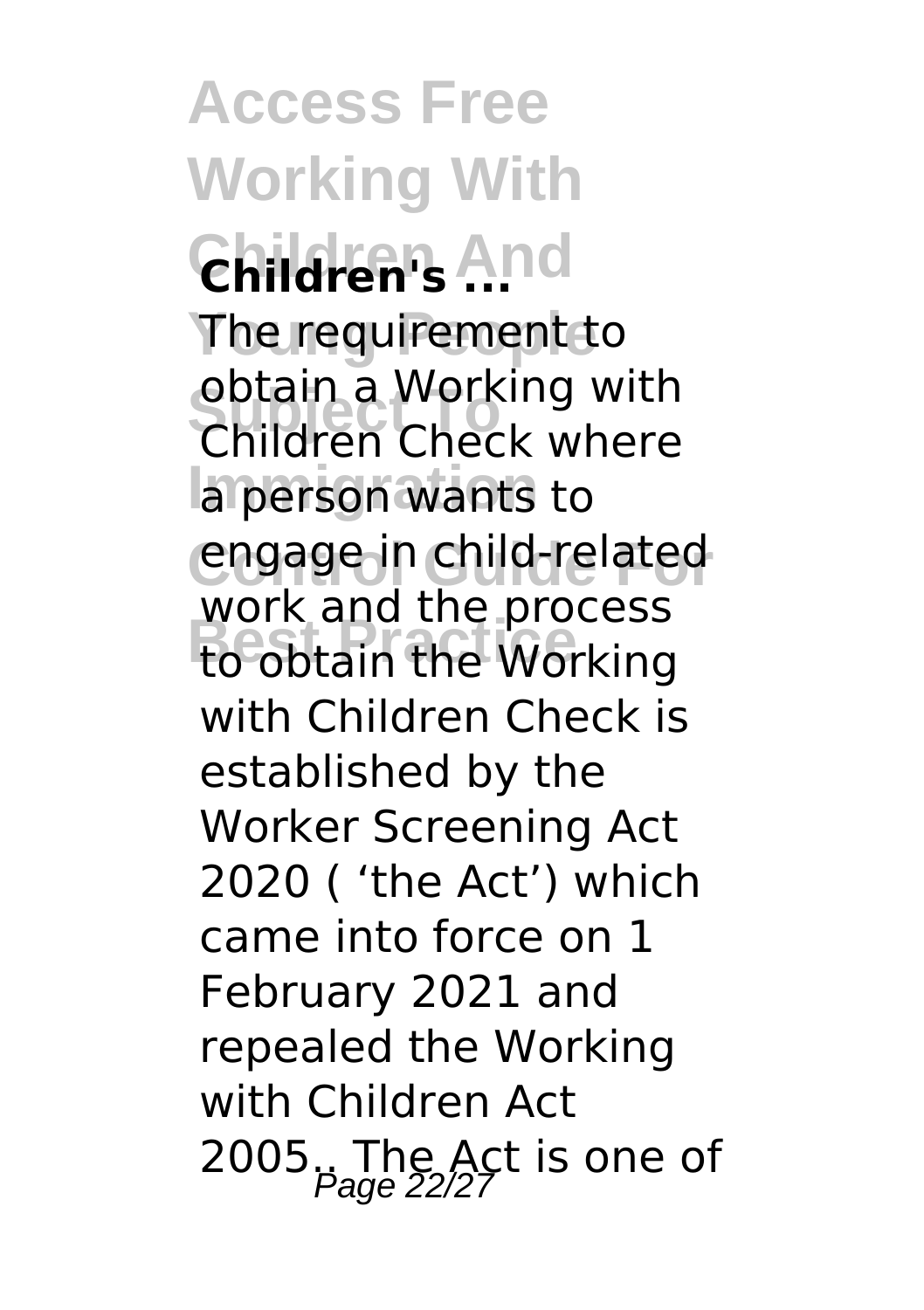**Access Free Working With** the key pieces of legislation governing **Subject To** 

**Immigration Legislation | Working withde For Best Working Children** with family members. Young persons aged 15 to less than 16 years: Yes. Yes, but employers must notify MOM and submit a medical report within 30 days of starting work.... If you are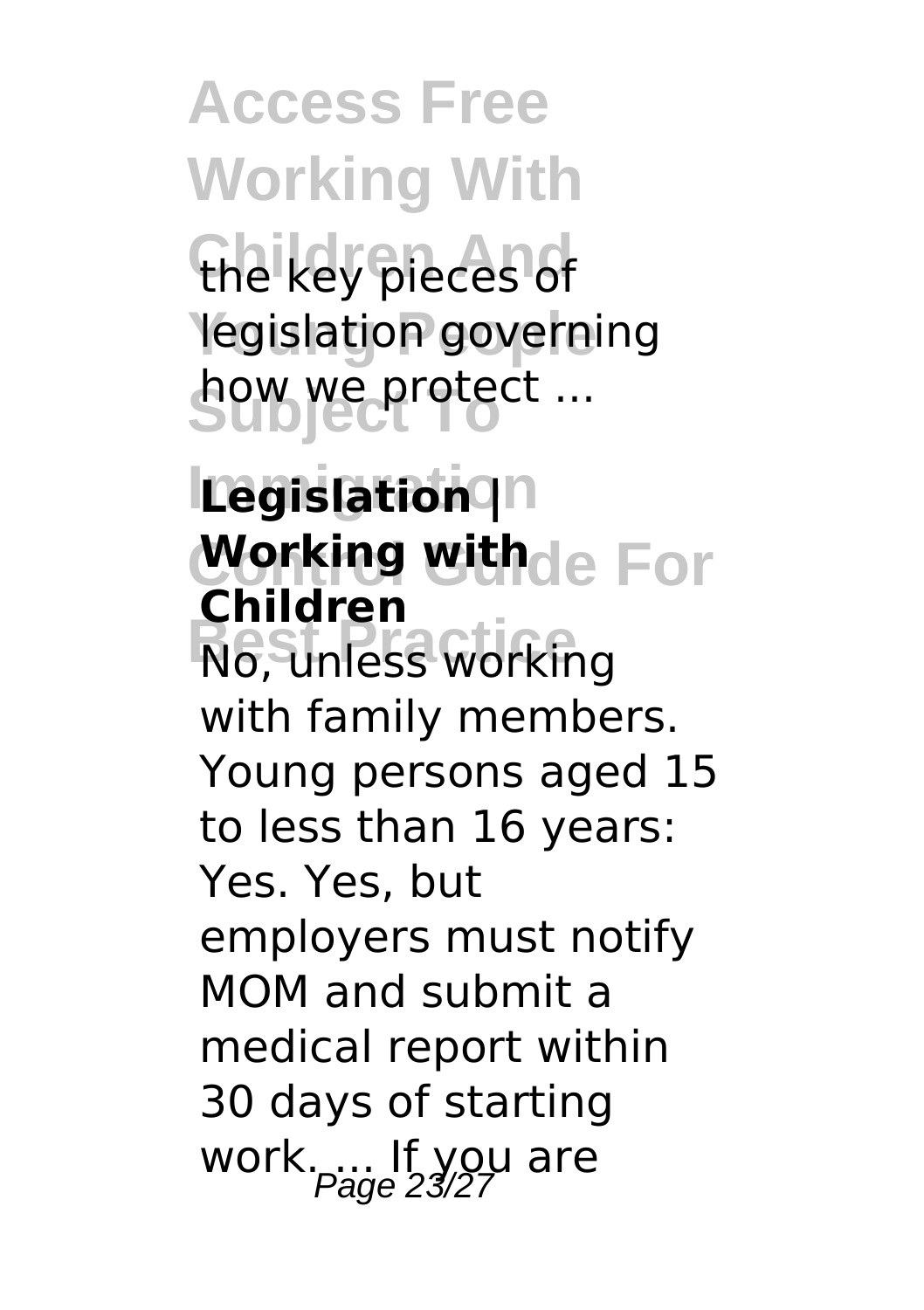**Access Free Working With** employing children and young persons as **Subject To** labour: They cannot **Immigration** work at night, between  $d$ **l**  $p$ m and 6am the For next day. ...<br>Best Practice workmen doing manual

### **Employing young persons and children - Ministry of Manpower** Children and Young People (Safety) Regulations 2017; Children and Young People (Safety)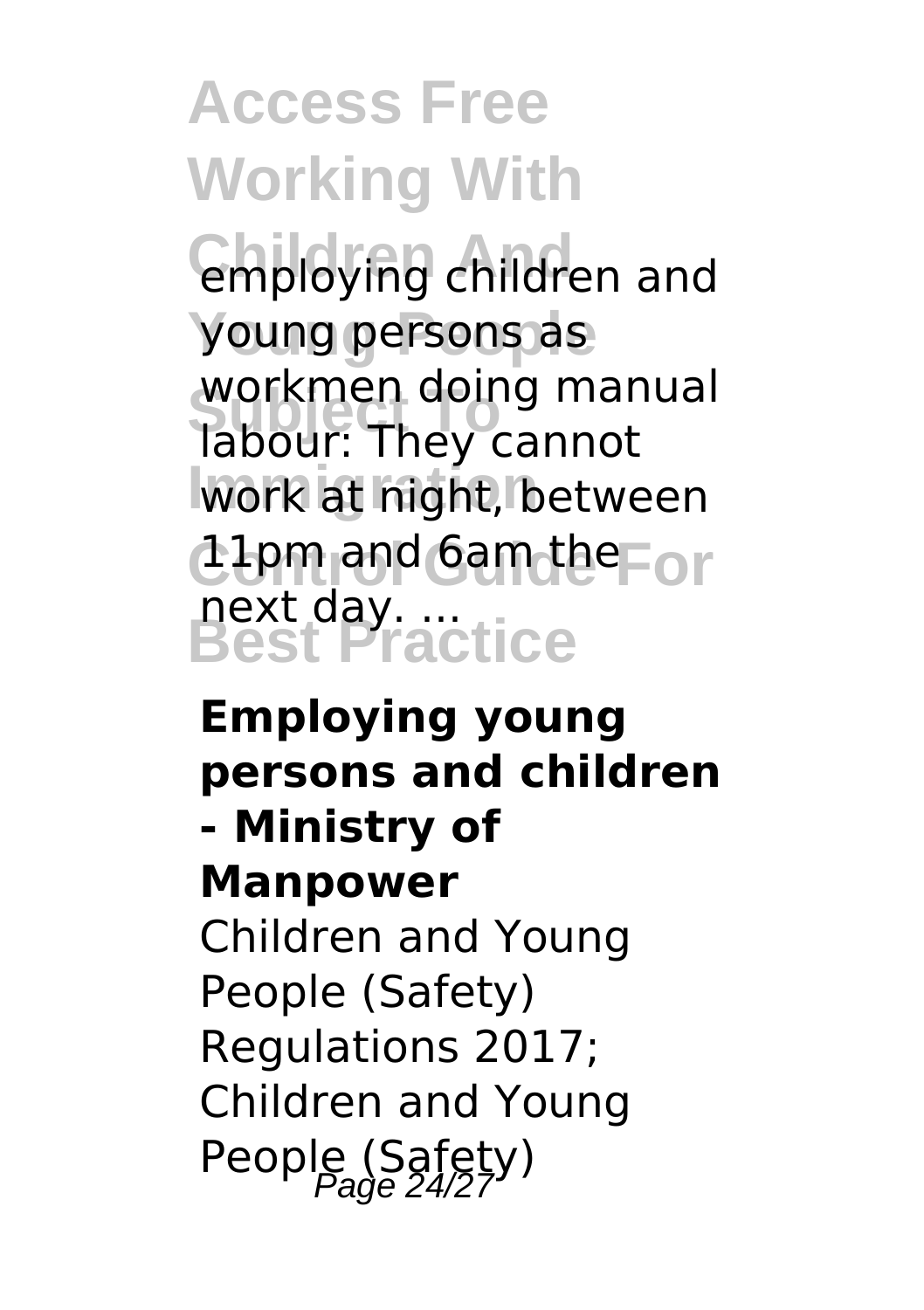**Access Free Working With Children And** (Transitional **Provisions) Regulations** zu17; Proclamations<br>and Notices made by the Governor 2003+ **Control Guide For** Notices 1976+ Section **Best Practice** Gazette 20.2.2018 2017; Proclamations Reference; s 12: p974: s 16: Gazette 20.2.2018 p974: s 36(2) Gazette 27.9.2018 p3510:

**Children and Young People (Safety) Act 2017 | South ...** The National<br>Page 25/27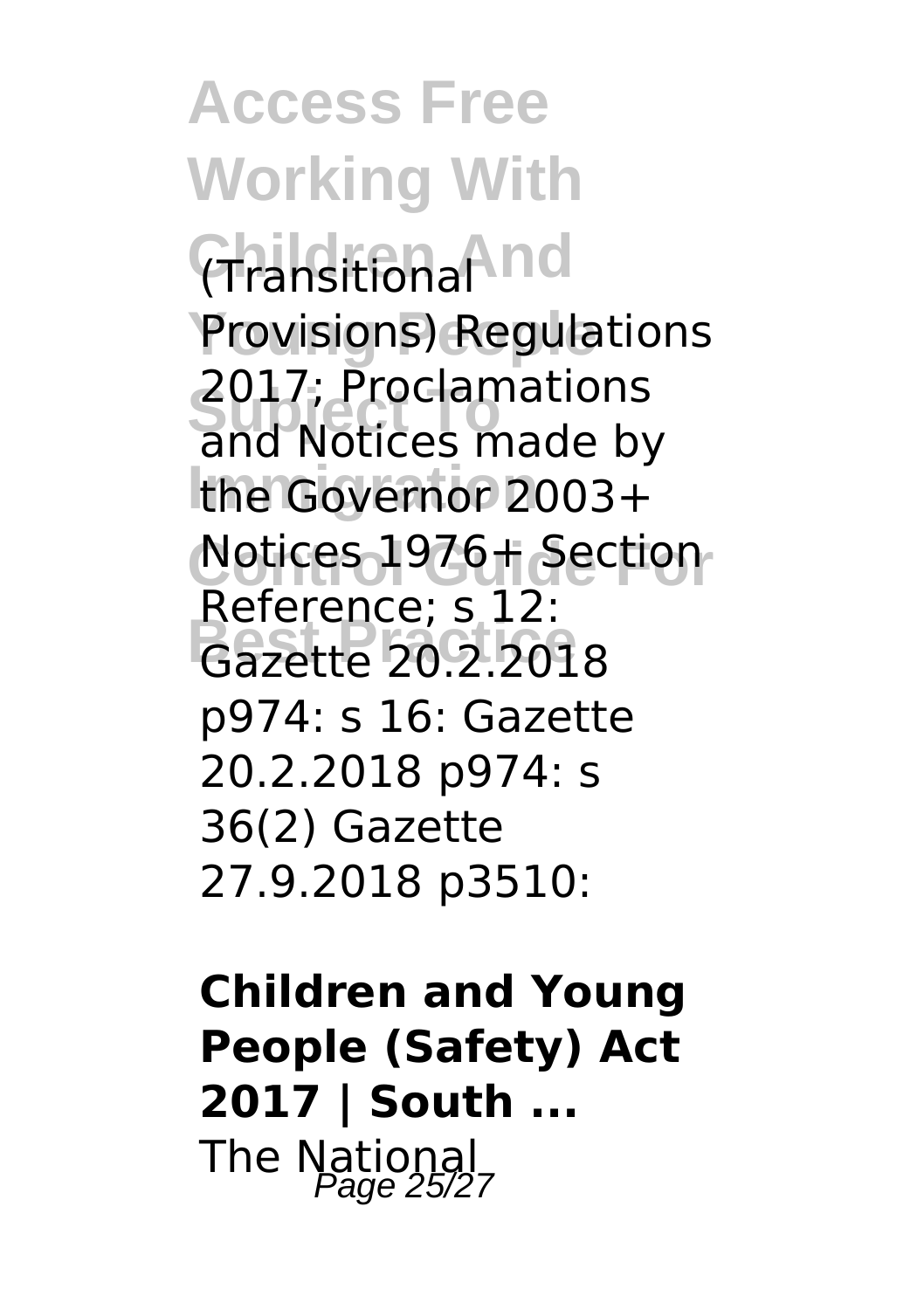**Access Free Working With Association of the Education of Young Subject To** world's largest *<u><b>Iorganization* working</u> on behalf of young For **Best Property**<br> **Best Property**<br> **Best Property** Children (NAEYC) is the children. NAEYC's act on behalf of the needs, rights and wellbeing of all young children with primary focus on the provision of educational and developmental services and resources.

Page 26/27